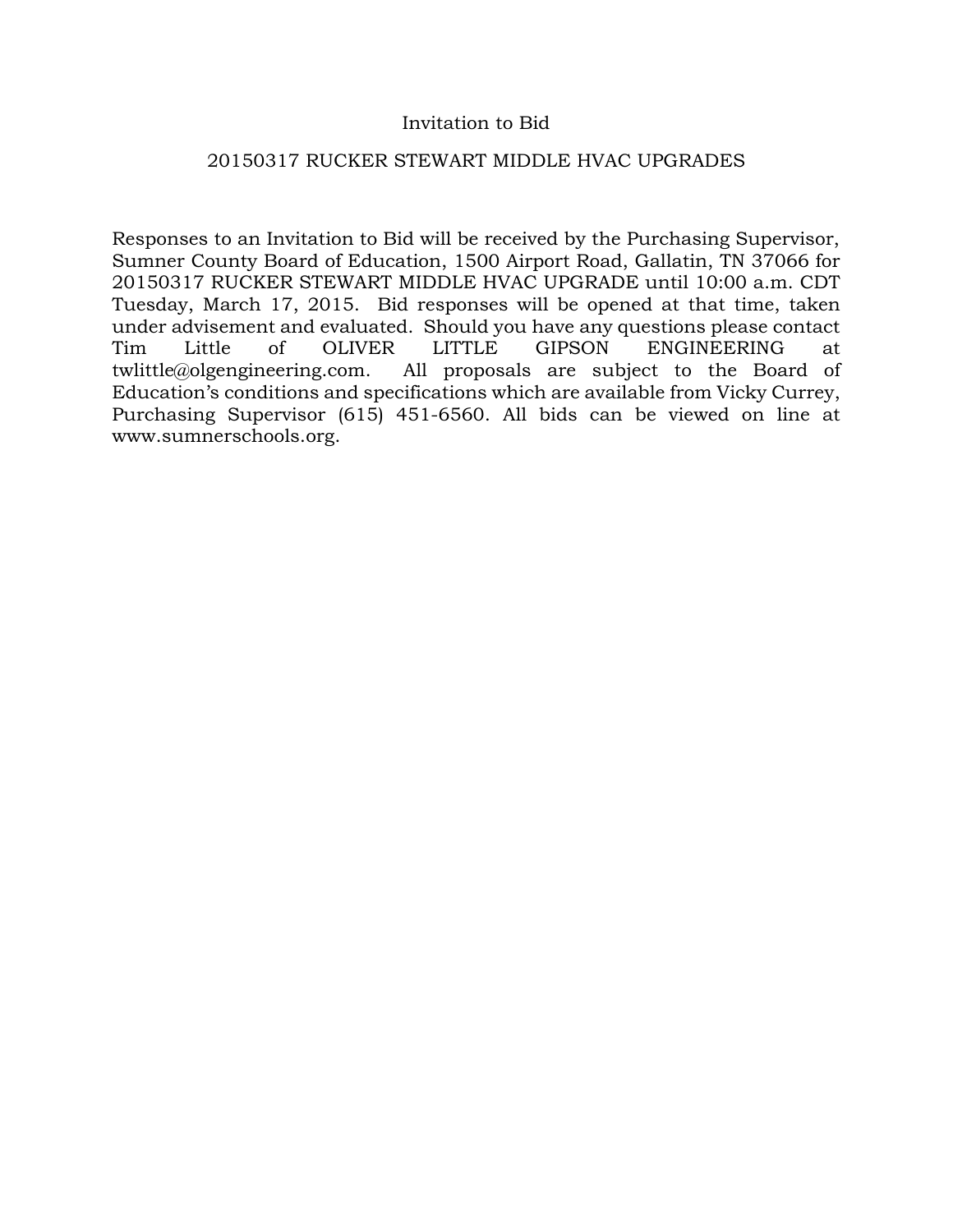#### **NOTICE TO RESPONDENTS**

Responses to an Invitation to Bid will be received by the Purchasing Supervisor in the SUPPORT SERVICE FACILITY CONFERENCE ROOM, Sumner County Board of Education, 1500 Airport Road Gallatin, TN 37066. They will be received until **10:00 A.M. Local Time TUESDAY, MARCH 17, 2015** for **20150317 RUCKER STEWART MIDDLE HVAC UPGRADES**, at which time the responses will be opened, taken under advisement and evaluated. *BIDS WILL BE POSTED ON www.sumnerschools.org*  -------------------------------------------------------------------------------------------------------------------------------

#### **GENERAL REQUIREMENTS AND CONDITIONS**

- 1. The Sumner County Board of Education reserves the right to accept or reject any and/or all responses in whole or in part, and to waive informalities therein.
- 2. Any responses received after the scheduled closing time for the receipt for responses will not be considered.
- 3. If a mistake is discovered after the responses are received, only the Sumner County Board of Education may allow the respondent to withdraw the entire response.
- 4. Partial payments will not be approved unless justification for such payment can be shown. Terms will be net 30 days.
- 5. Payment will not be made until the said **20150317 RUCKER STEWART MIDDLE HVAC UPGRADES** are inspected and approved as meeting all specifications by persons appointed by the Sumner County Board of Education.
- 6. Responses submitted must be in a sealed envelope and marked on the outside as follows: **RESPONSE: 20150317 RUCKER STEWART MIDDLE HVAC UPGRADES DEADLINE: 10:00 A.M.; TUESDAY, MARCH 17, 2015**
- 7. Facsimile responses will not be considered.
- 8. If a successful bidder violates any terms of their bid, the contract, school board policy or any law they may be disqualified from bidding for a period of two years for minor violations or longer for major violations. Bids from disqualified bidders will not be accepted during the period of disqualification.
- 9. Prices quoted on the response (if any) are to be considered firm and binding until the said **20150317 RUCKER STEWART MIDDLE HVAC UPGRADES** are in the possession of the Sumner County Board of Education.
- 10. No purchase or contract is authorized or valid until the issuance of a Board Purchase Order in accordance with Board Policy. No Board Employee is authorized to purchase equipment, supplies or services prior to the issuance of such a Purchase Order.
- 11. Any deviation from these stated terms, specifications and conditions must be coordinated with and approved in writing by the Purchasing Supervisor, Vicky Currey (615) 451-6560.
- 12. All bids that exceed \$25,000 must have the Company Name, License Number, Expiration Date thereof and License Classification of Contractor listed on outside of sealed envelope. As required by State of Tennessee Code Annotated 62-6-119.
- 13. The awarded bidder will be required to post a performance and payment bond in the amount of 25% of the contract price if it exceeds \$100,000 as stated by State of Tennessee Code Annotated 12-4-201.
- 14. If the project cost in excess of \$25,000 a performance bond must be secured by the requesting party in an amount equal to the market improvement value.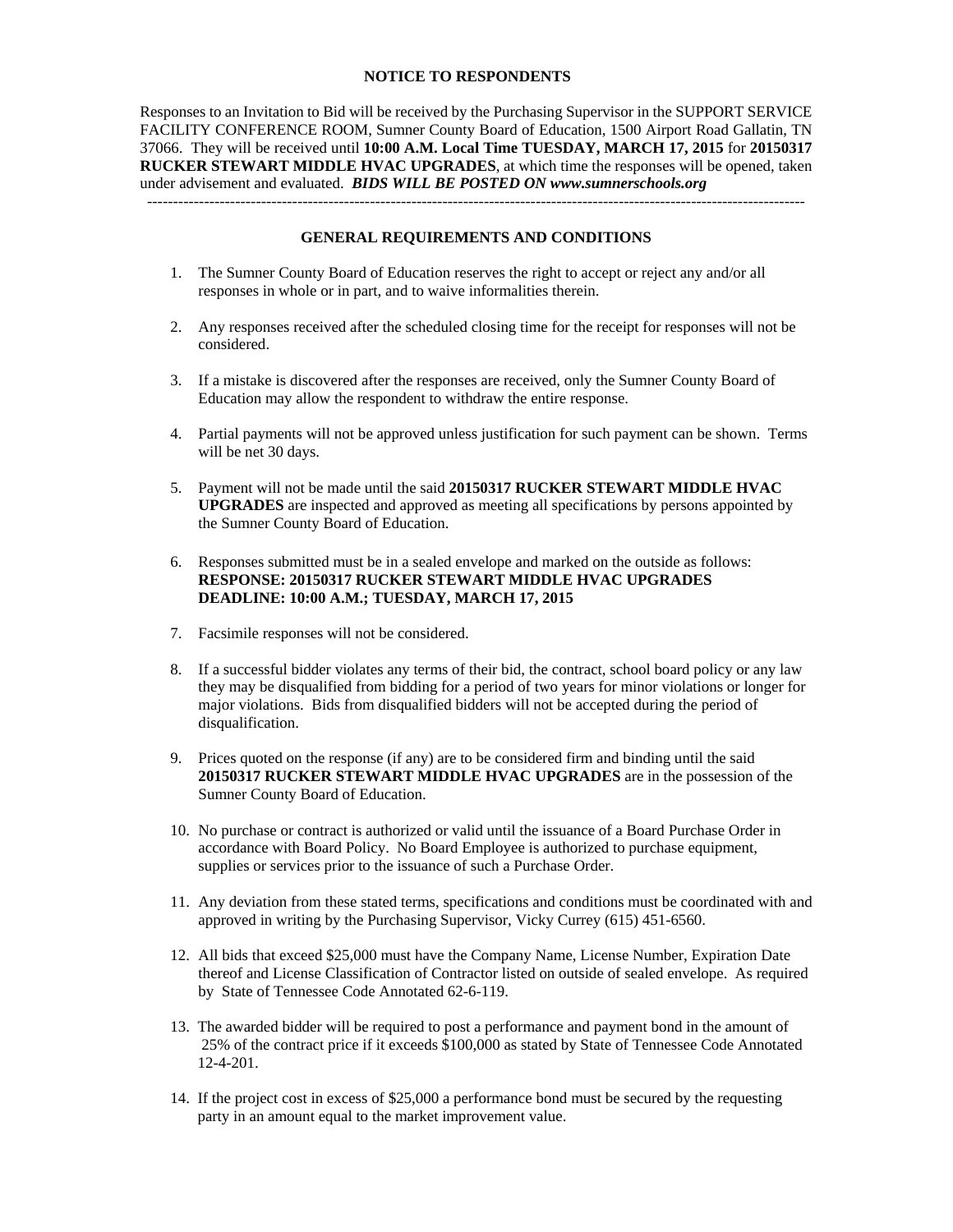# **SECTION 00 21 13 INSTRUCTIONS TO BIDDERS**

### **SUMMARY**

**1.01 SEE AIA DOCUMENT A701 (1997 EDITION), INSTRUCTIONS TO BIDDERS FOLLOWING THIS DOCUMENT.**

## **1.02 DOCUMENT INCLUDES**

- A. Invitation
	- 1. Bid Submission
- B. Bid Documents and Contract Documents
- C. Bid Submission
	- 1. Submission Procedure
- D. Bid Enclosures/Requirements
- E. Offer Acceptance/Rejection

## **1.03 MISCELLANEOUS INFORMATION**

- A. Drug Free Work Place Affidavit (Attached Herewith)
	- 1. Successful Bidders entering into a contract with the Sumner County School System shall be required to complete the attached Drug-Free Workplace Affidavit form in compliance with the provisions of Tennessee Code Annotated § 50-9-113 enacted by the General Assembly in the year 2000. Refer to Section of Tennessee Code Annotated reprinted below:
		- a. Tennessee Code Annotated
			- 1) 50-9-113. State and local government construction contracts.
				- (a) Each employer with no less than five (5) employees receiving pay who contracts with the state or any local government to provide construction services or who is awarded a contract to provide construction services or who provides construction services to the state or local government shall submit an affidavit stating that such employer has a drug-free workplace program that complies with this chapter, in effect at the time of such submission of a bid at least to the extent required of governmental entities. Any private employer that certifies compliance with the drug-free workplace program, only to the extent required by this section, shall not receive any reduction in workers' compensation premiums and shall not be entitled to any other benefit provided by compliance with the drug-free workplace program set forth in this chapter. Nothing in this section shall be construed to reduce or diminish the rights or privileges of any private employer who has a drug-free workplace program that fully complies with this chapter. For purposes of compliance with this section, any private employer shall obtain a certificate of compliance with the applicable portions of the Drug-Free Workplace Act from the department of labor and workforce development. No local government or state governmental entity shall enter into any contract or award a contract for construction services with an employer who does not comply with the provisions of this section.
				- (b) For the purposes of this section, "employer" does not include any utility or unit of local government. "Employer" includes any private company and/or corporation.
				- (c) If it is determined that an employer subject to the provisions of this section has entered into a contract with a local government or state agency and such employer does not have a drug-free workplace pursuant to this section, such employer shall be prohibited from entering into another contract with any local government or state agency until such employer can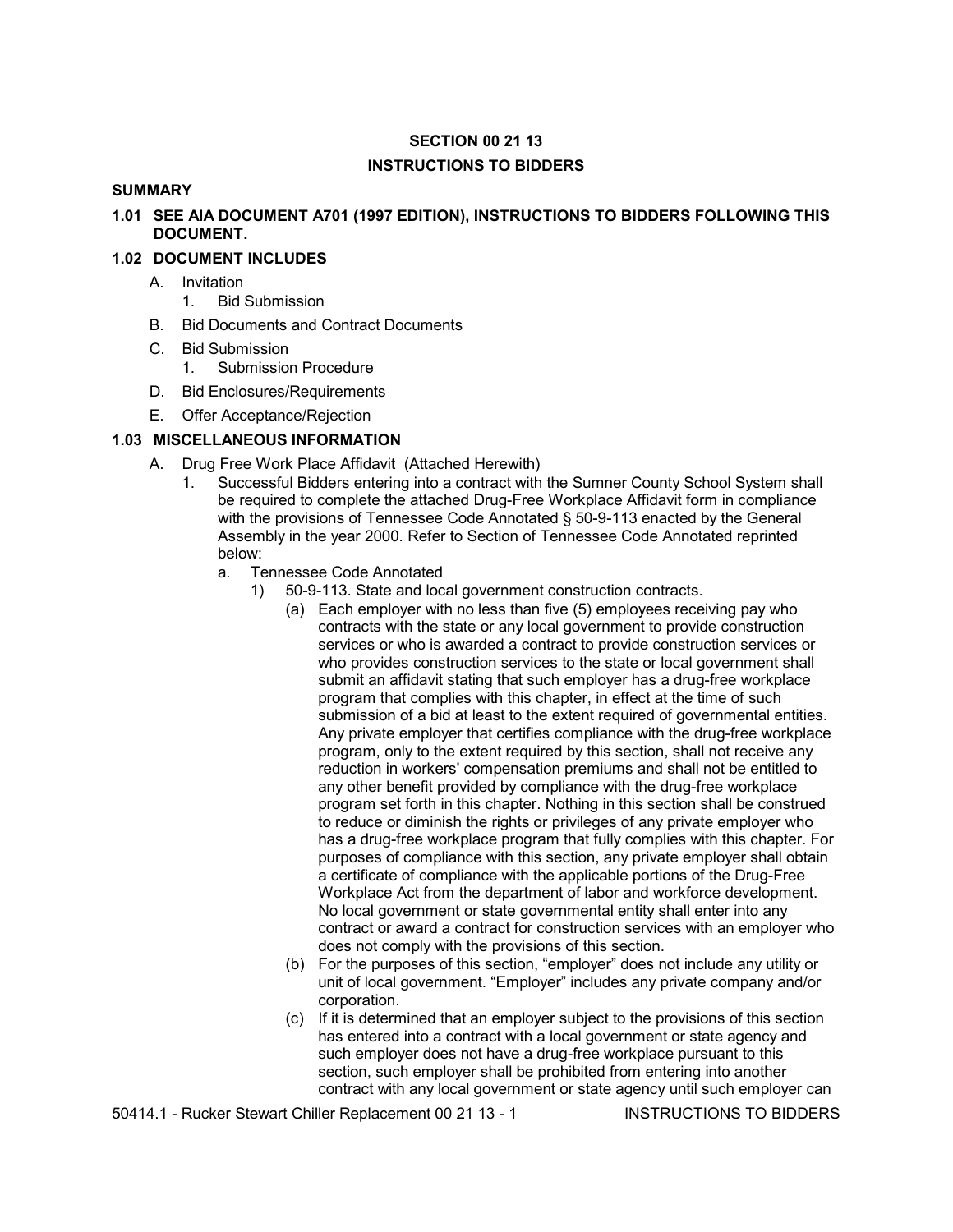prove compliance with the drug-free workplace program pursuant to this section. If the same employer again contracts with any local government or state agency and does not have a drug-free workplace program pursuant to this section, then such employer shall be prohibited from entering into another contract with any local government or state agency for not less than three (3) months from the date such violation was discovered and verified and shall be prohibited from entering into another contract until such employer complies with the drug-free workplace program pursuant to this section. If the same

 employer for a third time contracts with any local government or state agency and does not have a drug-free workplace program pursuant to this section, then such employer shall be prohibited from entering into another contract with any local government or state agency for not less than one (1) year from the date such violation was discovered an verified and shall be prohibited from entering into another contract until such employer complies with the drug-free workplace program pursuant to this section.

- (d) A written affidavit by the principal officer of a covered employer provided to a local government at the time such bid or contract is submitted stating that the employer is in compliance with this section shall absolve the local government of all further responsibility under this section and any liability arising from the employer's compliance or failure of compliance with the provisions of this section. [Acts 2000, ch.918, §§ 1,2.]
- 2. Successful bidders entering into a contract with the Sumner County School System shall be required to comply with Public Chapter No. 587 / Senate Bill No. 2048 enacted by the General Assembly of the State of Tennessee which amends Tennessee Code Annotated, Section 49-5-413, relative to contracting with certain persons who may have contact with certain children, enacted July 1, 2007.

 DRUG-FREE WORKPLACE AFFIDAVIT STATE OF COUNTY OF The undersigned, principal officer of \_\_\_\_\_\_\_\_\_\_\_\_\_\_\_\_\_\_\_\_\_\_\_\_\_\_\_\_\_\_\_\_\_\_\_\_\_\_\_\_\_\_\_\_\_, an

employer of five (5) or more employees contracting with \_\_\_\_\_\_\_\_\_\_\_\_\_\_\_\_\_\_County government to provide construction services, hereby states under oath as follows: The under signed is a principal officer of (hereinafter referred to as the "Company"), and is duly authorized to execute this Affidavit on behalf of the Company. The Company submits this Affidavit pursuant to T.C.A. § 50-9-113, which requires each employer with no less than five (5) employees receiving pay who contracts with the state or any local government to provide construction services to submit an affidavit stating that such employer has a drug-free workplace program that complies with Title 50, Chapter 9, of the Tennessee Code Annotated. The Company is in compliance with T.C.A. § 50-9-113. Further affiant saith not.  $\mathcal{L}_\text{max} = \frac{1}{2} \sum_{i=1}^{n} \frac{1}{2} \sum_{i=1}^{n} \frac{1}{2} \sum_{i=1}^{n} \frac{1}{2} \sum_{i=1}^{n} \frac{1}{2} \sum_{i=1}^{n} \frac{1}{2} \sum_{i=1}^{n} \frac{1}{2} \sum_{i=1}^{n} \frac{1}{2} \sum_{i=1}^{n} \frac{1}{2} \sum_{i=1}^{n} \frac{1}{2} \sum_{i=1}^{n} \frac{1}{2} \sum_{i=1}^{n} \frac{1}{2} \sum_{i=1}^{n} \frac{1$  Principal Officer STATE OF COUNTY OF \_\_\_\_\_\_\_\_\_\_\_\_\_\_\_\_\_\_\_\_\_\_\_

Before me personally appeared \_\_\_\_\_\_\_\_\_\_\_\_\_\_\_\_\_\_\_\_\_\_\_\_\_\_\_\_\_\_\_\_\_\_\_, with whom I am personally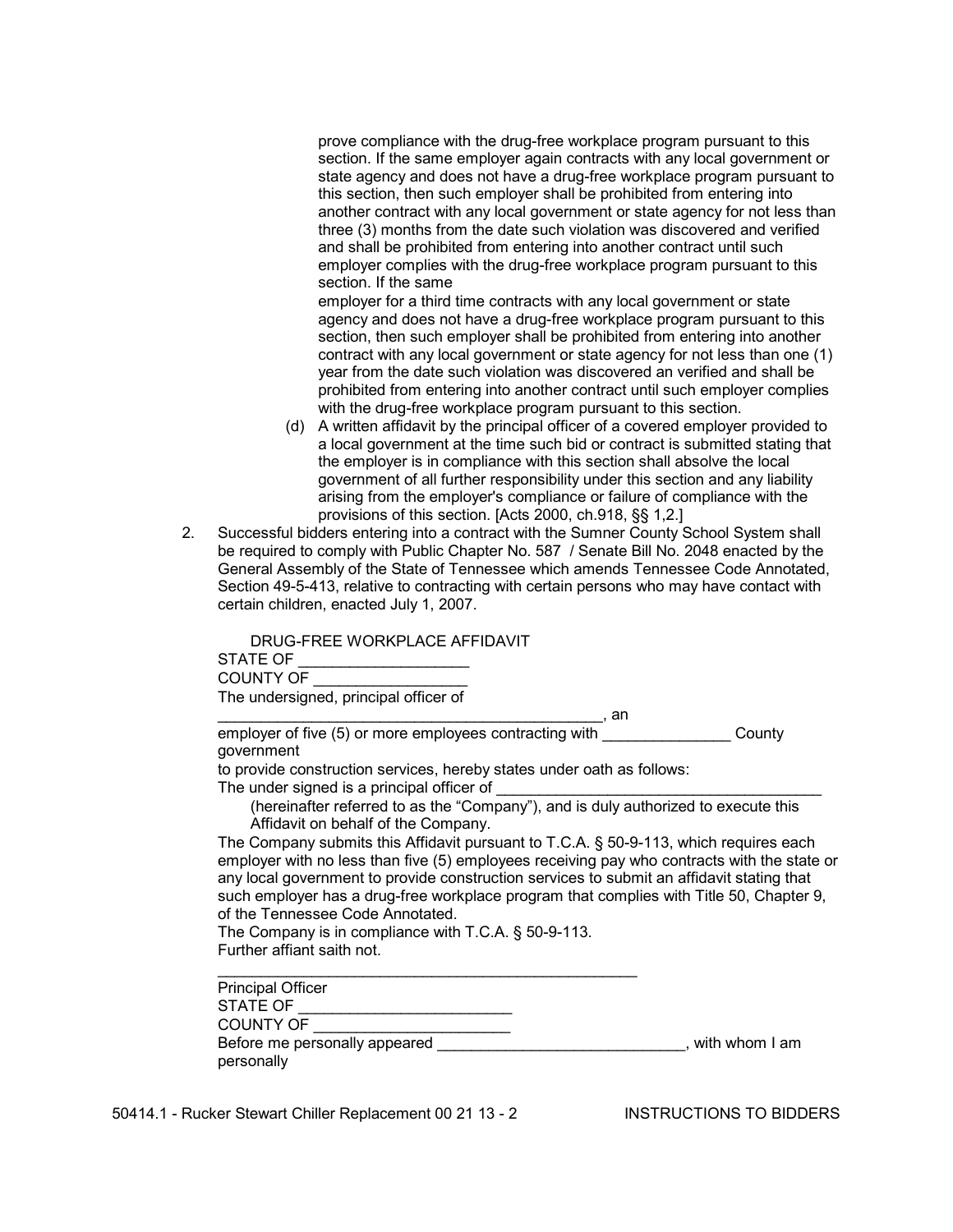acquainted (or proved to me on the basis of satisfactory evidence), and who acknowledged that such person executed the forgoing affidavit for the purposes therein contained.

Witness my hand and seal at office this day of

Notary Public

My commission expires: **EXAMPLE** 

## **1.04 RELATED DOCUMENTS**

- A. Document 00 11 13 Advertisement for Bids.
- B. Document 00 41 00 Bid Form.
- C. Document 00 73 00 Supplementary Conditions:

## **INVITATION**

## **2.01 BID SUBMISSION**

- A. Bids signed and under seal, executed, and dated will be received at the office of the Owner before 10:00 a.m. local standard time on the 17th day of March, 2015.
- B. Offers submitted after the above time shall be returned to the bidder unopened.
- C. Offers will be opened publicly immediately after the time for receipt of bids.

## **2.02 INTENT**

A. The intent of this Bid request is to obtain an offer to perform work to complete an HVAC Upgrade at the Rucker Stewart Middle School, Gallatin, TN for a Stipulated Sum contract, in accordance with the Contract Documents.

## **2.03 WORK IDENTIFIED IN THE CONTRACT DOCUMENTS**

A. Work of this proposed Contract comprises HVAC upgrades including Chiller and Pump replacment, air handler and duct modifications, etc., including all equipment, wiring, controls, etc. required to make an operational System.

## **2.04 CONTRACT TIME**

- A. The owner requires the work for the HVAC Upgrade to start on or about May 27, 2015 and be completed by July 15, 2015. A penalty of 250.00 per day will be assesed for each day after July 15, 2015 if the project is not complete. Anticipated award of contract by April 1, 2015.
- B. Retainage: A retainage of 5% of the contract amount will be witheld until project completion.

# **BID DOCUMENTS AND CONTRACT DOCUMENTS**

## **3.01 DEFINITIONS**

- A. Contract Documents: Defined in AIA A201 Article 1 including issued Addenda.
- B. Bid, Offer, or Bidding: Act of submitting an offer under seal.
- C. Bid Amount: Monetary sum identified by the Bidder in the Bid Form.

## **3.02 CONTRACT DOCUMENTS IDENTIFICATION**

A. The Contract Documents are identified as OLG Project Number 50414.1, as prepared by Design Prof , and with contents as identified in the Project Manual.

## **3.03 AVAILABILITY**

A. One sets of Bid Documents can be obtained by bidders upon receipt of a non-refundable deposit, by cash or check, in the amount of \$100 for one set or \$10 for a CD containing PDF's of the contract documents.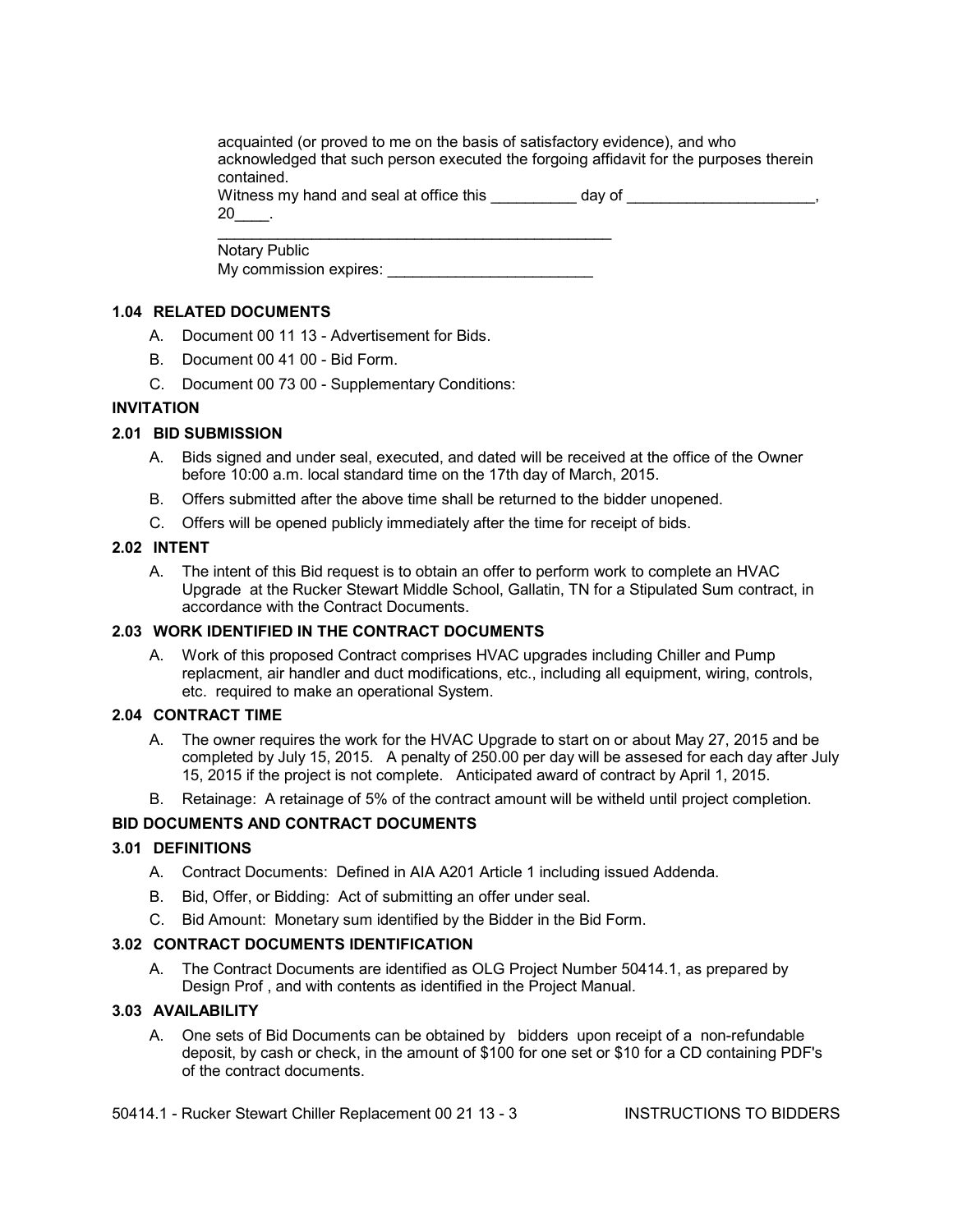B. Bid Documents are made available only for the purpose of obtaining offers for this project. Their use does not grant a license for other purposes.

## **3.04 EXAMINATION**

- A. Bid Documents may be viewed at the office of Design Prof .
- B. Upon receipt of Bid Documents verify that documents are complete. Notify Design Prof should the documents be incomplete.
- C. Immediately notify Design Prof upon finding discrepancies or omissions in the Bid Documents.

### **3.05 INQUIRIES/ADDENDA**

- A. Direct questions to Tim Little, Oliver Little Gipson Engineering, Inc., telephone 931-454-9940.
- B. Addenda may be issued during the bidding period. All Addenda become part of the Contract Documents. Include resultant costs in the Bid Amount.
- C. Verbal answers are not binding on any party.
- D. Clarifications requested by bidders must be in writing not less than 3 days before date set for receipt of bids. The reply will be in the form of an Addendum, a copy of which will be forwarded to known recipients .

## **3.06 PRODUCT/ASSEMBLY/SYSTEM SUBSTITUTIONS**

- A. Where the Bid Documents stipulate a particular product, substitutions will be considered up to 7 days before receipt of bids.
- B. When a request to substitute a product is made, Design Prof may approve the substitution and will issue an Addendum to known bidders.
- C. The submission shall provide sufficient information to determine acceptability of such products.
- D. Provide complete information on required revisions to other work to accommodate each proposed substitution.
- E. Provide products as specified unless substitutions are submitted in this manner and accepted.

## **SITE ASSESSMENT**

#### **4.01 SITE EXAMINATION**

- A. Examine the project site before submitting a bid.
- B. Due to ongoing School activities, bidders will only be allowed to visit the site during the designated period, after school hours. The follow-up visitation will be held on Wednesday March 11, 2015 at 1:00 p.m. School pesonnel will be available to provide access to the needed areas at that time.

## **4.02 PREBID CONFERENCE**

- A. A mandatory bidders conference has been scheduled for 1:00 p.m. on the 11th day of March, 2015 at Rucker Stewart Middle School Building at 350 Hancock Street, Gallatin, TN. Contractors shall report to the Main Office for sign-in, then an examination of the existing site will then be conducted at Rucker Stewart Middle School.
- B. All general contract and subcontract bidders and are invited.
- C. Representatives of Design Prof will be in attendance.
- D. Information relevant to the Bid Documents will be recorded in an Addendum, issued to Bid Document recipients.

#### **QUALIFICATIONS**

## **5.01 SUBCONTRACTORS/SUPPLIERS/OTHERS**

A. Owner reserves the right to reject a proposed subcontractor for reasonable cause.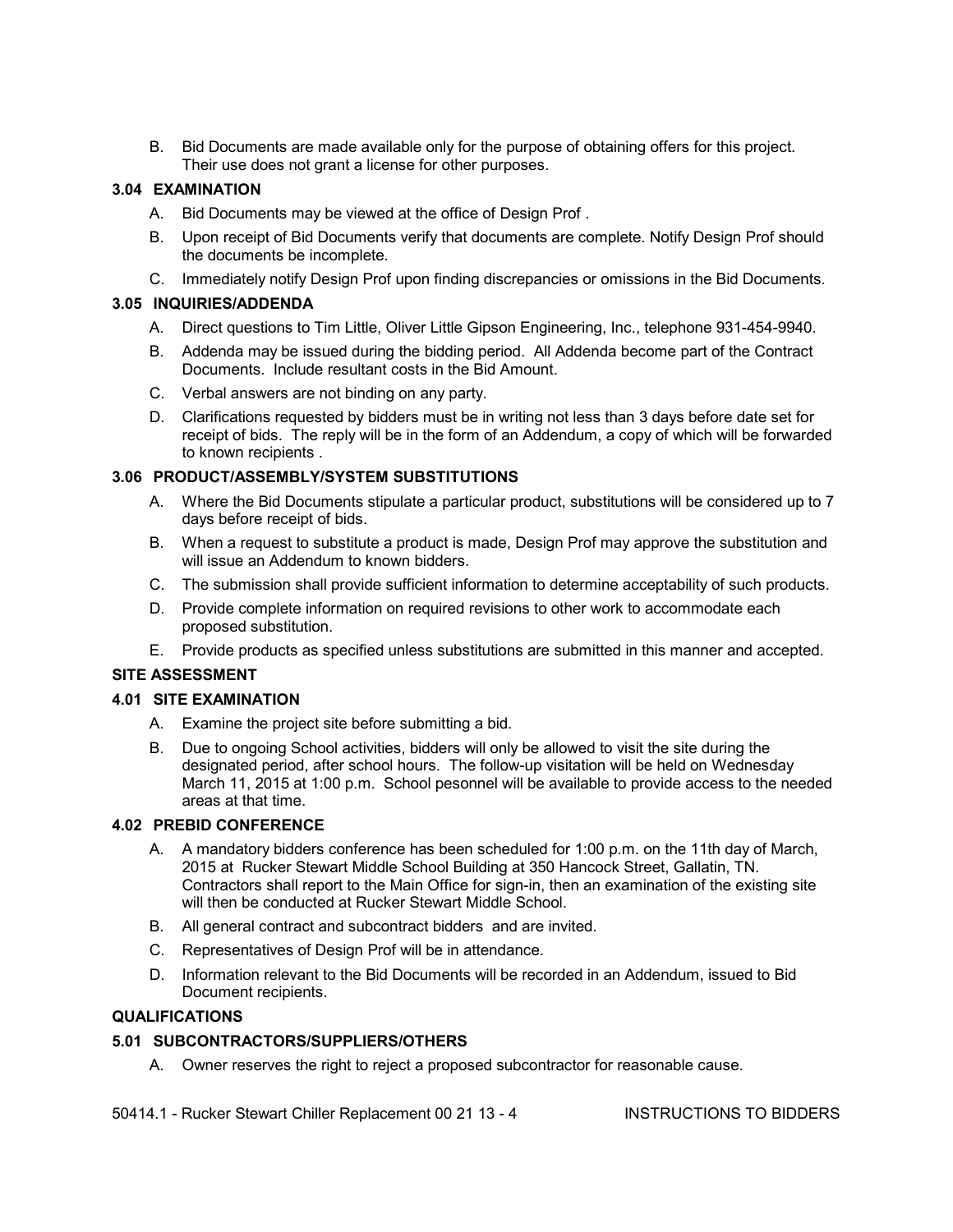#### **BID SUBMISSION**

### **6.01 SUBMISSION PROCEDURE**

- A. Bidders shall be solely responsible for the delivery of their bids in the manner and time prescribed.
- B. Submit one copy of the executed offer on the Bid Forms provided, signed and sealed with the required security in a closed opaque envelope, clearly identified with bidder's name, project name and Owner's name on the outside.
- C. All Bidders must be licensed contractors in the State of Tennessee in strict accordance with State regulations. No bid will be opened unless the outside of the sealed envelope containing the bid provides the following information: the name, license number, the date of the license's expiration, and the classification of the contractors applying to the bid for the prime contract and for electrical, plumbing, heating, ventilation, and air conditioning contracts (if applicable to the project), except when the bid is in an amount less the twenty five thousand dollars (\$25, 000). When the bid is less than twenty-five thousand dollars (\$25,000), the name of the contractor only may appear on the outside of the envelope containing the bid, and upon opening the envelope, if such bid is in excess of twenty-five thousand dollars (\$25,000), the same shall automatically be disqualified. Prime contractor bidders who are to perform the electrical, plumbing, heating, ventilation and air conditioning (if applicable to the project) must be so designated upon the outside of the envelope. Failure of any bidder to comply therewith shall void such bid and the envelope containing such bid shall not be opened or considered. In the case of joint ventures bids, each party submitting the bid must provide this information. All Bidders shall comply with the Contractors Licensing Act of 1976 and as amended (TCA Title 62). All Bidders shall comply with the Tennessee Contractor' License law Section 62-6-119 (Bid documents-Required disclosure by bidders) when submitting bids.
- D. Improperly completed information, irregularities in security deposit, may be cause not to open the Bid Form envelope and declare the bid invalid or informal.

#### **6.02 BID INELIGIBILITY**

- A. Bids that are unsigned, improperly signed or sealed, conditional, illegible, obscure, contain arithmetical errors, erasures, alterations, or irregularities of any kind, may at the discretion of the Owner, be declared unacceptable.
- B. Bid Forms, Appendices, and enclosures that are improperly prepared may, at the discretion of Owner, be declared unacceptable.
- C. Failure to provide security deposit, bonding or insurance requirements will, at the discretion of Owner, be waived.

#### **BID ENCLOSURES/REQUIREMENTS**

#### **7.01 SECURITY DEPOSIT**

- A. Bids shall be accompanied by a security deposit as follows:
	- 1. Bid Bond of a sum no less than 5 percent of the Bid Amount or certified check in the amount of 5% bid endorsed to the owner.
- B. Endorse the Bid Bond in the name of the Owner as obligee, signed and sealed by the principal (Contractor) and surety.
- C. Endorse the certified check in the name of the Owner.
- D. The security deposit will be returned after delivery to the Owner of the required Performance and Payment Bond(s) by the accepted bidder.
- E. Include the cost of bid security in the Bid Amount.
- F. After a bid has been accepted, all securities will be returned to the respective bidders .
- G. If no contract is awarded, all security deposits will be returned.

50414.1 - Rucker Stewart Chiller Replacement 00 21 13 - 5 INSTRUCTIONS TO BIDDERS